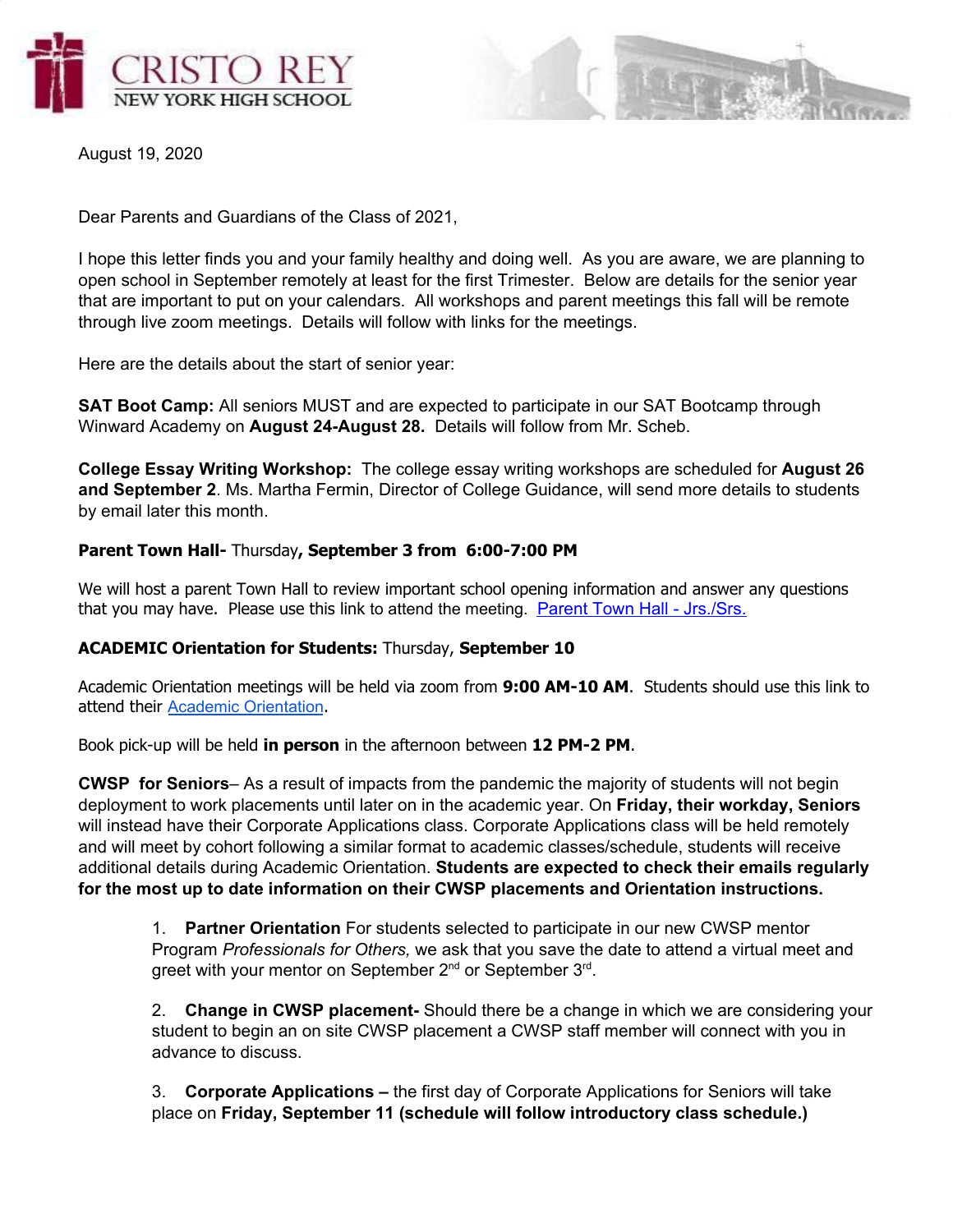# **Dress Code expectations:**

**Virtual Classes**: Students are expected to follow the student handbook for dress down day expectations. This includes proper hygiene and appropriate clothing.

**Deployment to Work**: The Cristo Rey dress code is aligned with the professional standards of the companies with which we partner. Students may only wear the clothing options made available through Flynn & O'Hara specifically for our school. If your son or daughter needs replacement items, please contact Flynn & O'Hara to place an order soon. Orders can be placed online or in their Bronx location. Phone: 718.863.7561. Internet: [www.flynnohara.com](http://www.flynnohara.com/)

**Summer Reading and Writing:** All Cristo Rey seniors must complete the summer assignments sent in June. Seniors in Honors Physics, Honors Math and AP American History courses have additional summer assignments. *All assigned summer work must be completed and ready to submit on the first day of senior classes, September 14.*

**Seniors and Parents:** The first meeting for Seniors and parents about the college process and expectations for senior year will be Thursday, September 17, from 5:30 to 7:30 PM. This will be a virtual zoom meeting. Details to follow.

**Smart Tuition Charges for Special Senior Year programs.** In senior year there are traditionally **several** significant events all seniors are expected to attend and for which you will be charged. These charges will be billed through your Smart Tuition account. If for any reason these events are canceled due to the pandemic, charges will be reimbursed or not charged at all. Here is information about TWO; more info will be provided at the college meeting in September.

- All seniors are expected to participate in our **SAT boot camp**, to be offered for one week **August 24-28**. The charge for this course is \$75. This charge will be included in your payment due on November 1<sup>st</sup>.
- All seniors are expected to attend the senior class overnight retreat, to be held in January on separate dates for the boys and the girls. At this time we are uncertain if this retreat will be able to be scheduled as planned. We will continue to follow the guidance of the NYS Department of Health. More details to follow as we get closer to the date. The charge for the retreat is \$75. This charge will also be included in your payment due on November 1st.

May you and all you love have a safe and relaxing conclusion to the summer.

Take care and God bless,

Dr. Frances Clemente Principal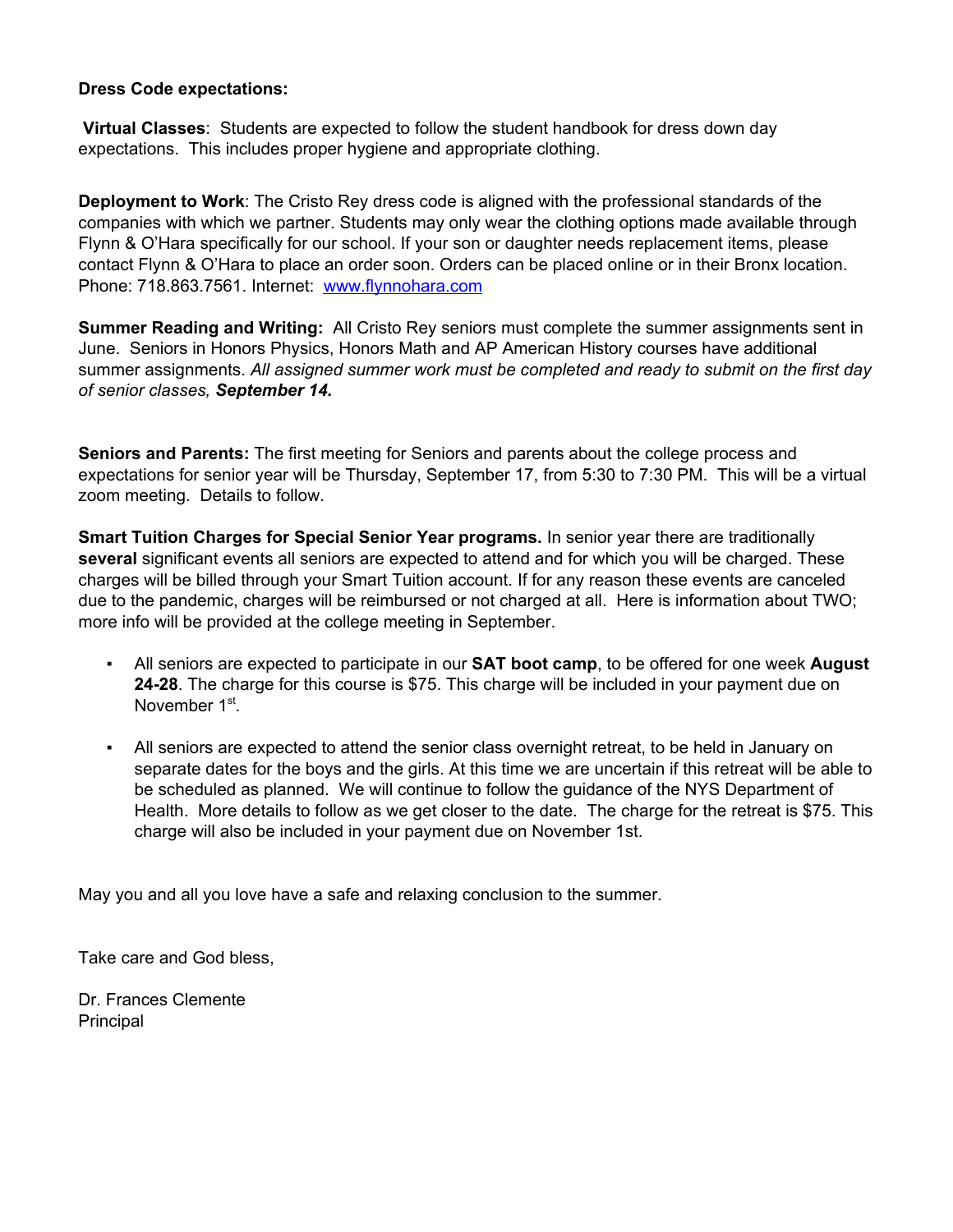



agosto 19 de 2020

Estimados padres y tutores de la generación del 2021

Espero que esta carta los encuentre a usted y a su familia sanos y bien. Como saben, estamos planeando abrir la escuela en septiembre de forma remota al menos durante el primer trimestre. A continuación, los detalles del último año que es importante poner en su calendario. Todos los talleres y reuniones de padres de este otoño serán remotos por zoom en vivo. Les mandaremos los enlaces para las reuniones.

Aquí están los detalles sobre el inicio del 12 Grado:

#### **Reunión de Padres-** Jueves 3 **de septiembre de 6: 00-7: 00 PM**

Tendremos una reunión de padres para revisar información importante sobre la apertura de la escuela y responder cualquier pregunta que pueda tener. Utilice este enlace para asistir a la reunión. Parent Town Hall - [Jrs./Srs.](https://cristoreyny.zoom.us/j/81327000634)

### **Orientación ACADÉMICA para estudiantes:** Jueves 10 de **de Setiembre**

Tendremos reuniones de orientación académicas que se llevarán a cabo a través de zoom de **9:00 AM-10 AM**. Los estudiantes deben usar este enlace para asistir a s[u](https://cristoreyny.zoom.us/j/2606358330?pwd=eXB5Slorb3g4NGVwUmhpbWcxQUk2dz09) [Orientación](https://cristoreyny.zoom.us/j/2606358330?pwd=eXB5Slorb3g4NGVwUmhpbWcxQUk2dz09) académica.

La recogida de libros se llevará a cabo **en persona** por la tarde entre las **12 PM-2 PM**. .

**SAT Boot Camp:** Todos los estudiantes del 12 grado DEBEN y se espera que participen en nuestro SAT a través de la Academia Bootcamp Winward del **24 al 28 agosto.** El Sr. Scheb les dará los detalles.

**Taller de** Ensayos de **escrituras**- Los talleres de ensayos de escrituras para las Universidades están programados para **el 26 de agosto y el 2 de septiembre**. Srta. Martha Fermin, Directora de Orientación Universitaria, enviará más detalles a los estudiantes por correo electrónico a finales de este mes.

**ACADÉMICA Orientación:** jueves **10 de septiembre** en zoom. Los detalles seguirán con un enlace de zoom. Las reuniones de orientación se llevarán a cabo a través de reuniones de zoom en la mañana. La recogida de libros se realizará en persona por la tarde. Más detalles a continuación. Siga revisando su correo electrónico para ver los tiempos.

**CWSP para estudiantes de 12 grado** : como resultado de los impactos de la pandemia, la mayoría de los estudiantes no comenzarán en los lugares de trabajo hasta más adelante en el año académico. El **viernes, su día laboral, los del 12 grado** tendrán su clase de Aplicaciones corporativas. La clase de aplicaciones corporativas se llevará a cabo de forma remota y se reunirá por su grupo siguiendo un formato similar al de las clases / horarios académicos, los estudiantes recibirán detalles adicionales durante la orientación académica. **Se espera que los estudiantes revisen sus correos electrónicos con regularidad para obtener la información más actualizada sobre sus colocación de CWSP y las instrucciones de orientación.**

1. **Socio de Trabajo** para alumnos seleccionados para participar en nuestros nuevos programa de CWSP, "Pr*ofesionales para los Demás",* le pedimos que guarde la fecha para asistir a una reunión virtual para conocer y saludar a su mentor el 2 de septiembre o e 3 de septiembre.

2. **Cambio en la colocación de CWSP: si** hay un cambio en el que estemos considerando que su estudiante comience en una colocación de CWSP en el trabajo. Un miembro del personal de CWSP se comunicará con usted con anticipación para conversar.

3. **Clase de Aplicación Corporativas:** el primer día de clases para el 12 grado se llevará a cabo el **viernes 11 de septiembre (el horario seguirá el horario de introducción a clases).**